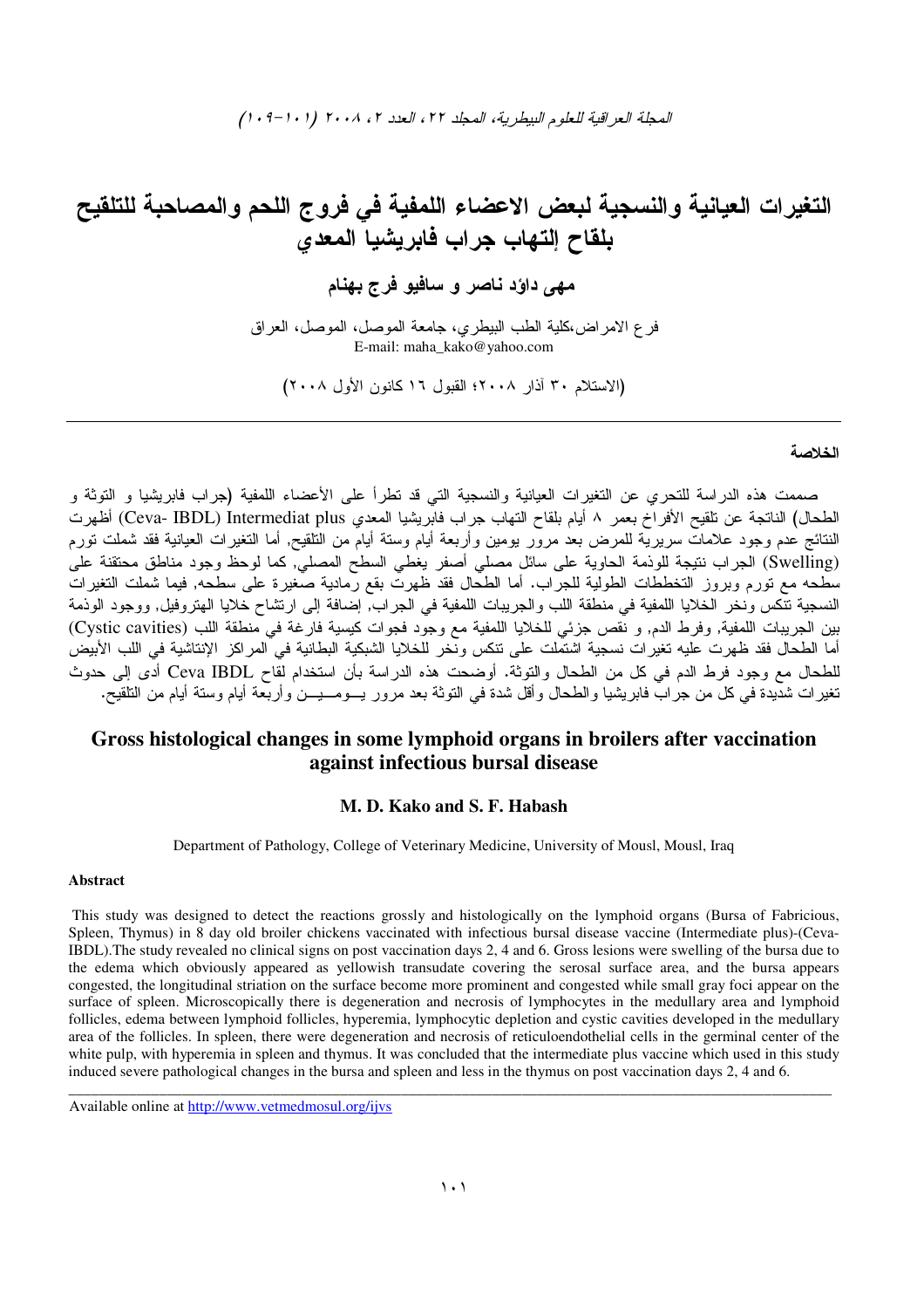### المقدمة

يعد مرض التهاب جراب فابريشيا المعدي أحد أخطر الأمراض وأكثرها إنتشارا عالميا ويسبب خسائر إقتصادية عالية حيث يؤثر على إداء الطير منذ الاصابه وحتى نهاية الفترة الإنتاجية. سجل هذا المرض في العراق أوائل عام ١٩٧٧ (١) تكمن خطورة المرض في كونه يسبب هلاكات تصل نسبتها إلى ٢٠% إضافه إلى إحداث حالات مرضية تحت السر ير ية

فلا نظهر على الطير اعراض سريرية ولكن يسبب نثبيطا مناعياً وإنخفاضاً في الاستجابه المناعيه من خلال ندميره الأعضاء اللمفيه ولاسيما جراب فابريشيا (٢، ٣) وبالتالي سيكون الطير أكثر عرضه للاصابه بالامراض الفايروسيه والبكتيريه كما نكمن خطورته في إصابتة الاعمار الصغيرة من ٦–٣ أسابيع (٤، ٥، ٣) ولأجل نفادي الاصابه أو النقليل من تأثيرها تستخدم عترات مختلفه الضراوه إعتمادا على أساسيات النلقيح. وفي الوقت الحاضر هنالك أكثر من شركة مصنعه للقاح فايروس النهاب جراب فابريشيا المعدي ويوجد اكثر من عترة تختلف في ضراوتها وبالتالي تختلف في تأثيرها على الاعضاء اللمفيه وتعد العتر المصنفه على انها متوسطة موجبة الضراوة Intermediate plus vaccine تسبب تغيرات عيانية على الأعضاء اللمفيه (جراب فابريشيا، الطحال، النوئه) مشابهه للتغيرات التي تحدث بسبب المرض (٦، ٧، ٨). وفي ضوء هذه النقاط ارتأينا في الدراسة الحالية معرفة تأثير لقاح النهاب جراب فابريشيا المعدى Intermediate plus المنتج من قبل شركة Ceva والمسمى (Ceva IBDL) على الجهاز المناعبي من خلال در اسة النغيرات العيانية والنسيجيه التبي نطرأ على الاعضاء اللمفية (جراب فابريشا والنوثه و الطحال) بعد عملية النلقيح بــــ(يومين وأربعة أيام وسنة أيام) ومقارنتها مع أفراخ غير ملقحه.

## المواد وطرائق العمل

الافـــــراخ

استخدم في هذه الدراسة ٣٨ فروج لحم بعمر يوم واحد نوع كوب وتم تربيتها على الفرشة من حيث إعطائها العلف والماء ولم نلقح الافراخ بأي لقاح حتى البوم الثامن. ذبحت خمسة أفراخ قبل إعطاء اللقاح وبعمر سبعة أيام , تم فحص الاعضاء اللمفية (الطحال والنوثه وجراب فابريشيا) عيانيا ثم نم فحصها نسجيا أما باقي الافراخ والبالغ عددها ٣٣ فرخا وبعمر ٨ أيام فقد قسمت إلى مجموعتين المجموعة الاولى وضمت ٢١ فرخاً تم تلقيحها بلقاح فايروس النهاب جراب فابريشيا المعدي أما المجموعه الثانية (مجموعة السيطرة) ضمت ١٢ فرخاً لم

يتم نلقيحها باللقاح المذكور وإعطيت العلف والماء بوميا وبصورة حرة.

تم قتل ٧ أفراخ من المجموعه الاولىي بعد بومين وأربعة أيام وستة أيام من إعطاء اللقاح مع أربعة أفراخ من مجموعة السيطرة وبنفس الفترات المذكورة سابقا.

# اللقاحــــــات وطريــــقة الناقيــــــح

تم استخدام لقاح فايروس النهاب جراب فابريشيا المعدي عن طريق ماء الشرب وهو لقاح مضعف حي مصنع من قبل شركة Ceva والمصنف على أنه Intermediate plus .Ceva-IBDL والمسمى vaccine

# طريقة جمع العينات والفحص النسجي

تم إجراء الصفه التشريحيه على الافراخ المقتوله بعد (٢، ٤، ٦) أيام من النلقيح لملاحظة النغيرات التي قد نطراً على الاعضاء اللمفية (النوثه والطحال وجراب فابريشيا) عيانياً ونم تصويرها بعد ذلك وضعت هذه العينات في محلول الفورمالين الدارئ المتعادل ١٠% لغرض فحصها وتصويرها ثم أستخدمت العينات في تحضير الشرائح النسيجية حيث تم تقطيعها إلى قطع صغيره وأجريت عليها عمليات النمرير بالكحولات النصاعديه والزايلول وصبت بالشمع علىي شكل قوالب وقطعت بجهاز المشراح (Microtome) ثم صبغت بالصبغه الرونينيه المهيماتوكسين والايوسين (٩).

### النتائج

لم تلاحظ تغيرات عيانية ونسيجية على الاعضاء اللمفيه(جراب فابريشيا والنوثه والطحال) في الافراخ المذبوحه بعمر ٧ أيام وقبل إعطاء القاح بعد إجراء الصفه النشريحيه عليها (الشكل رقم ١).

أما الافراخ المذبوحه بعمر (١٠، ١٢، ١٤) يوم أي بعد بومين واربعة وستة أبام من اللقاح فقد شملت النغيرات العيانية بعد مرور بومين من النلقيح إنتفاخ جراب فابريشيا وإحتوائه على سائل مصلي مع وجود مناطق محتقنة على سطحه (شكل رقم ٢) وتورم الطيات الطوليه الداخليه للجراب نتيجة لوجود الو ذمة.

أما الطحال فقد لوحظ احتواءه علىي بقع رمادية صغيرة مع وجود بقع نزفيه صغيرة على سطحه (شكل رقم٣).

وبعد مرور أربعة من النلقيح لوحظ كبر حجــم الـجــــراب مقارنه مع أفراخ السيطرة لهذه المجموعة مع وجــود منـــاطق صفر باهتة على سطح الجراب مع بقع نزفيه منتشرة وتسورم للطيات الداخليه للجراب بشكل واضح كما لوحظ كبس حجسم الطحال. ووجود بقع بيض مصفره ومنتـــشرة علــــي ســـطحه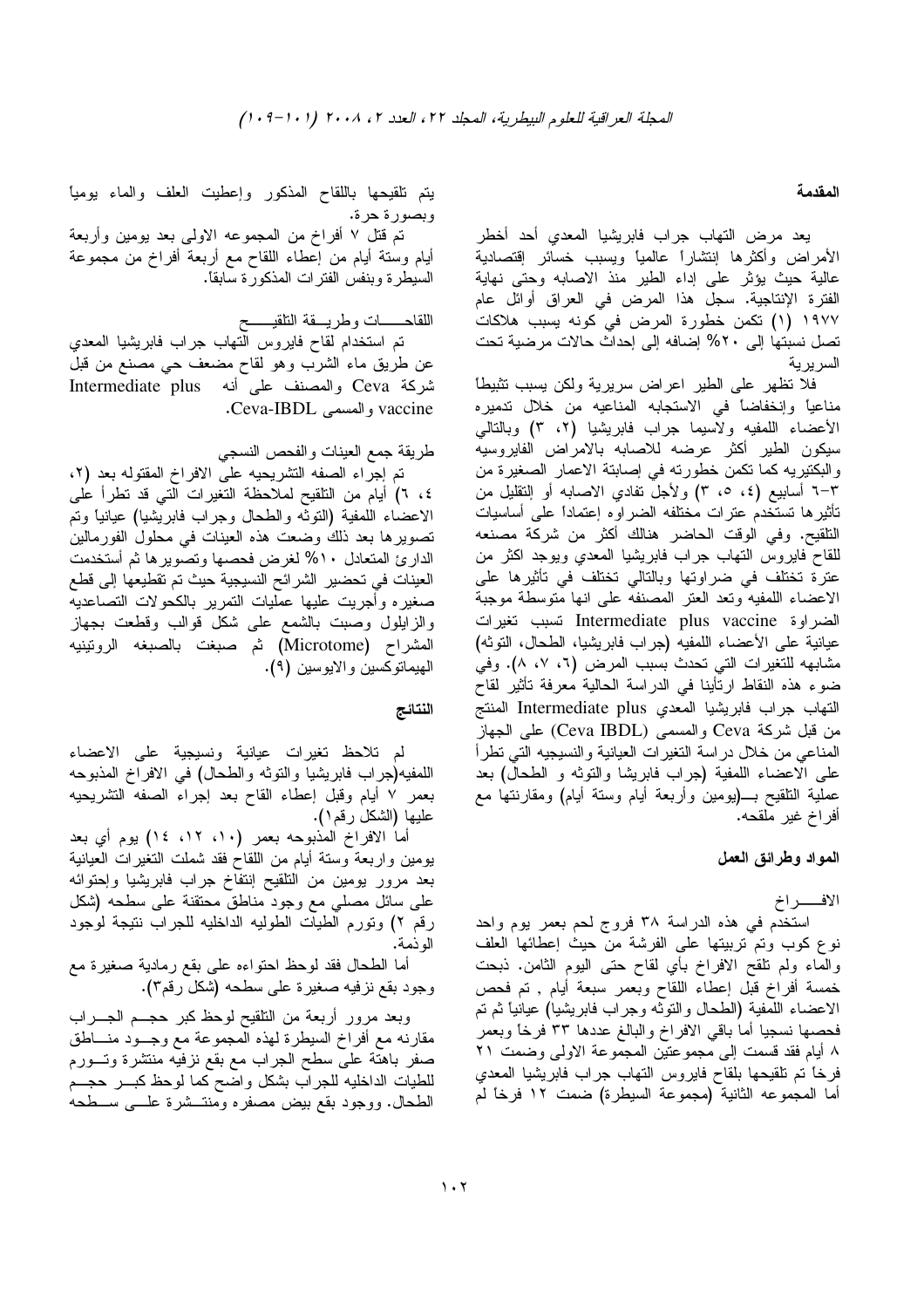المحلة العراقية للعلوم البيطرية، المحلد ٢٢، العدد ٢، ٢٠٠٨ (٠١-١٠٩)

بالاضافة إلى إحتقان النوثه. أما بعد مرور سنة أيام من النلقيح .<br>كان حجم الجراب أقل مما هو عليه بعد أربعة أيام ولكن أكبـــر حجما من الطبيعي مع مقارنته بمجموعة السيطرة (شكل رقسم

٤) وكانت النغيرات العيانيه للطحال والنوثه مشابهه لما ذكـــر سابقاً في اليوم الرابع بعد النلقيح.



الشكل (١) مقطع نسجي لجراب فابريشيا في الأفراخ قبل التلقيح بلقاح فايروس النهاب جراب فابريشيا المعدي وبعمر ٧ أيام. قوة التكبير (X٦٨)



الشكل (٢) صورة مقارنة لجراب فابريشيا بعد يومين من النلقيح الأفراخ الملقحة على جهة اليمين (نلاحظ زيادة في الحجم مع وجود بقع نزفية على السطّح الداخلي)و على جهة اليسار ۖ أفرَّاخ لم يتم تلقيحها.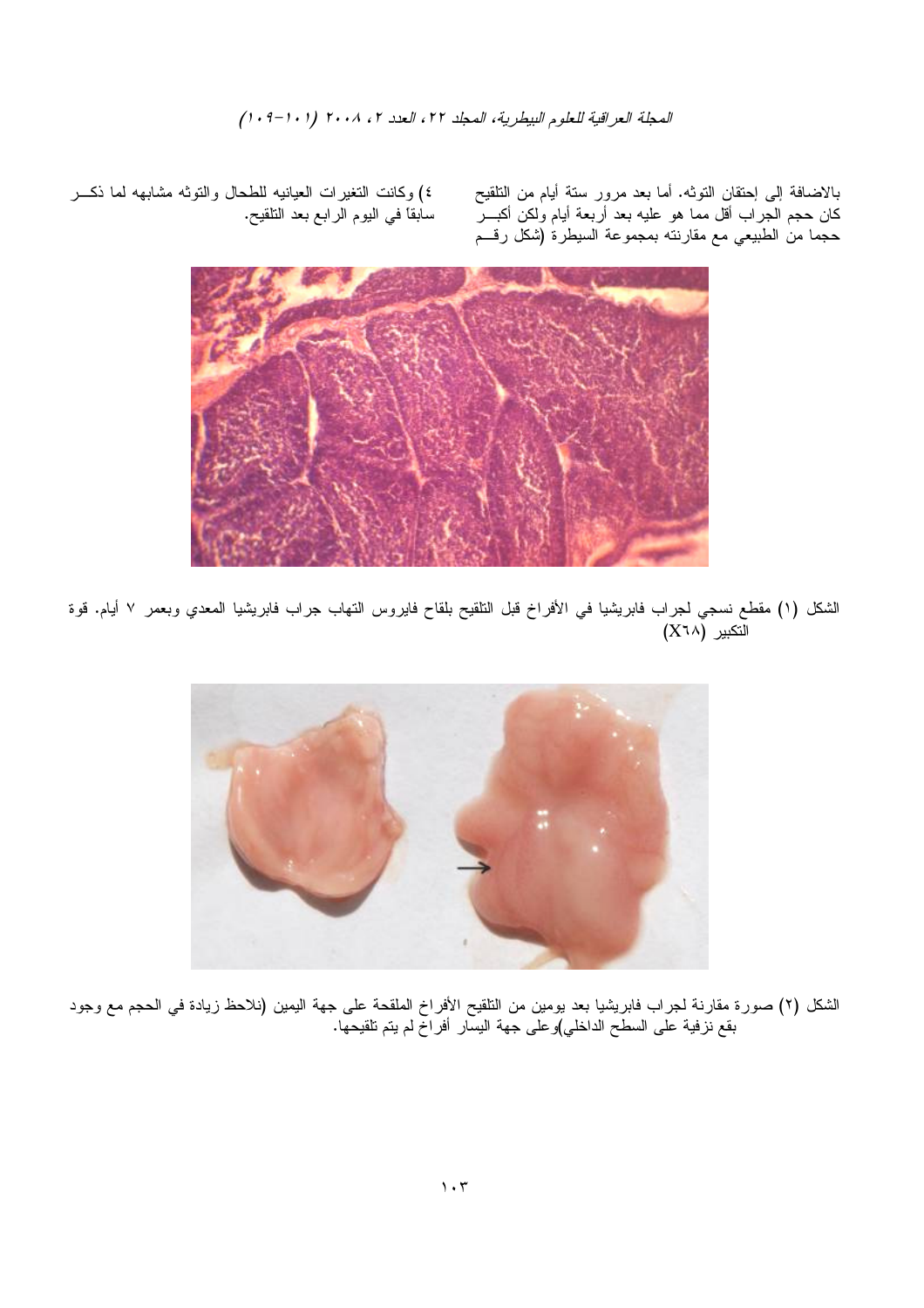المحلة العراقية للعلوم البيطرية، المحلد ٢٢، العدد ٢، ٢٠٠٨ (٠١-٠٩)



الشكل (٣) الطحال بعد بومين من النلقيح نلاحظ وجود بقع نزفية على سطحه مع وجود بقع رمادية صغيرة.



الشكل (٤) على اليمين جراب فابريشيا لطائر بعد اللقاح بـــ ٤ أيام نلاحظ كبر حجم الجراب مع وجود مناطق محتقنة ومناطق صفر<br>باهنة بالمقارنة مع مجموعة السيطرة على اليسار.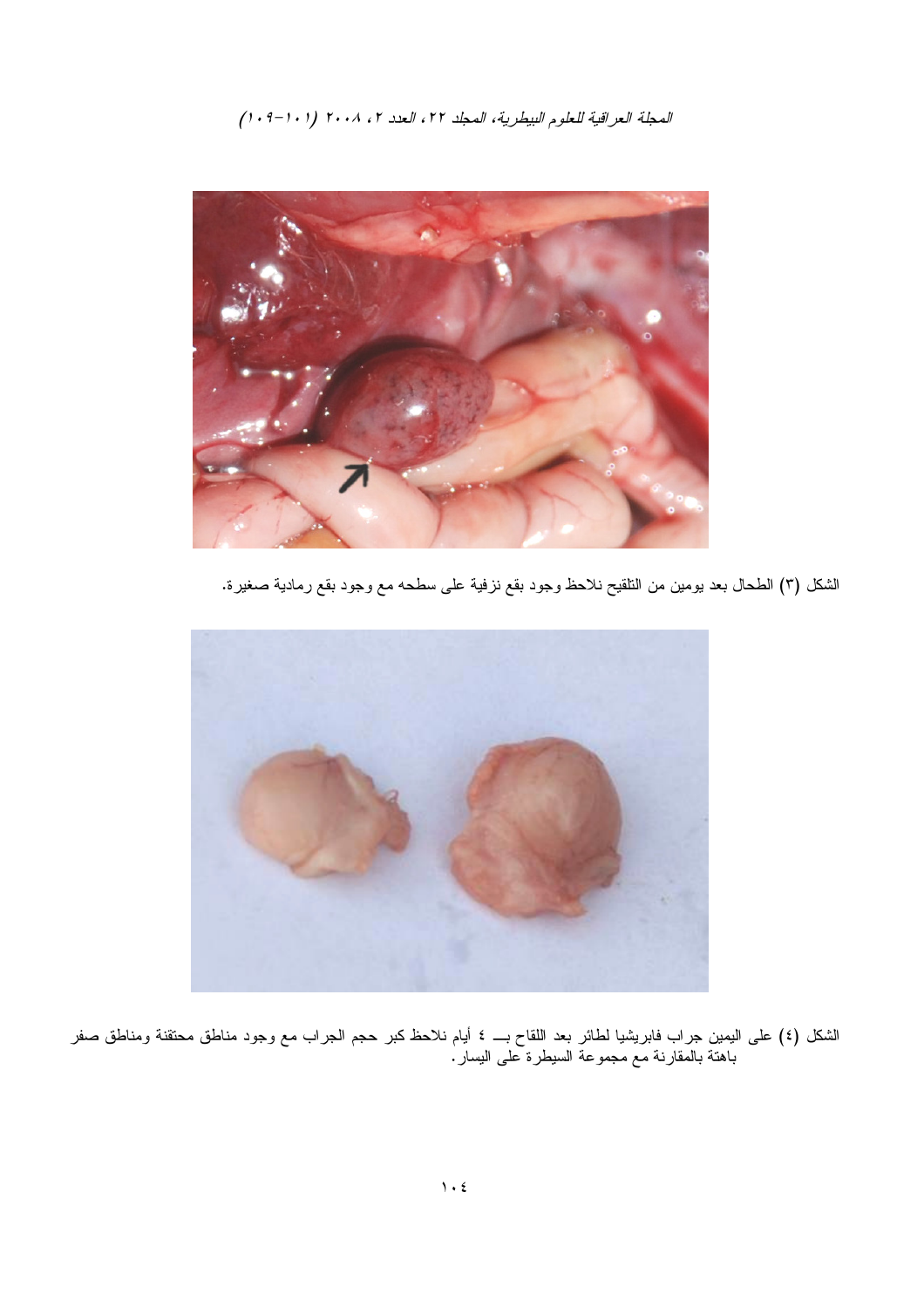التغيرات النسيجية

بعد مرور يومين من النلقيح أظهرت الفحوصات النسيجية في جراب فابريشيا وجود إحتقانات في الاوعيه الدمويه مع سمك في النسيج الضام حول الجريبات اللمفيه نتيجه لوجود النزف مع إرتشاح الخلايا الالتهابيه منمثله بخلايا الهينروفيل بالاضافه إلى وجود الوذمه مع نخر للخلايا اللمفيه في منطقه القشره واللب (شكل رقم ٥) وشملت النغيرات النسيجية في الطحال وجود فرط الدم مع نتخن جدار الشريان (شكل رقم ٦) ونتكس ونتخر خلايا الشبكية البطانيه ( Reticulo endothelial cells) بالاضافه إلى وجود الوذمه ولم تلاحظ تغيرات مرضيه تذكر في التوثه.

أما بعد مرور أربعة أيام من النلقيح فقد أظهرت الفحوصات النسيجية في جراب فابريشيا وجود إحتقان الاوعيه الدموية مابين الجريبات اللمفية وإرنشاح للخلايا الالتهابيه الهتروفيل مع وجود الوذمه ببين الجريبات اللمفية وببين منطقة اللب والقشره

داخل الجريبات اللمفيه مع إستنفاذ (Depletion) جزئي للخلايا اللمفيه في منطقة لقشرة واللب (شكل رقم ٧) وفي الطحال لوحظ نتكس ونخر لخلايا الشبكية البطانيه في المراكز الانتاشيه للب الأبيض (شكل رقم ٨) كما لوحظ وجود إحتقانات ونزف في الجريبات اللمفيه في التوثه (شكل رقم ٩) وبعد مرور سنَّة أيام من نلقيح أظهر الفحص النسيجي لجراب فابريشيا وجود الوذمه بين المحفظة والجريبات اللمفيه مع إحتقان الاوعيه الدمويه الموجوده في النسيج مابين الجريبات وارتشاح الخلايا الالتهابيه احادية النواة.

كما لوحظت نفس التغيرات النسيجية المذكورة في المجموعة السابقه بعد أربعه أيام من النلقيح لكل من الطحال والنوثه.



الشكل (٥) مقطع نسجى لجراب فابريشيا في الأفراخ الملقحة باللقاح بعد مرور بومين من التلقيح بوضح احتقانا في الأوعية الدموية (A), ونزف (B), (D) ووجود الوذمة(C) مع نخر قسم من الخلايا اللمفية (E), قوة التكبير(X370).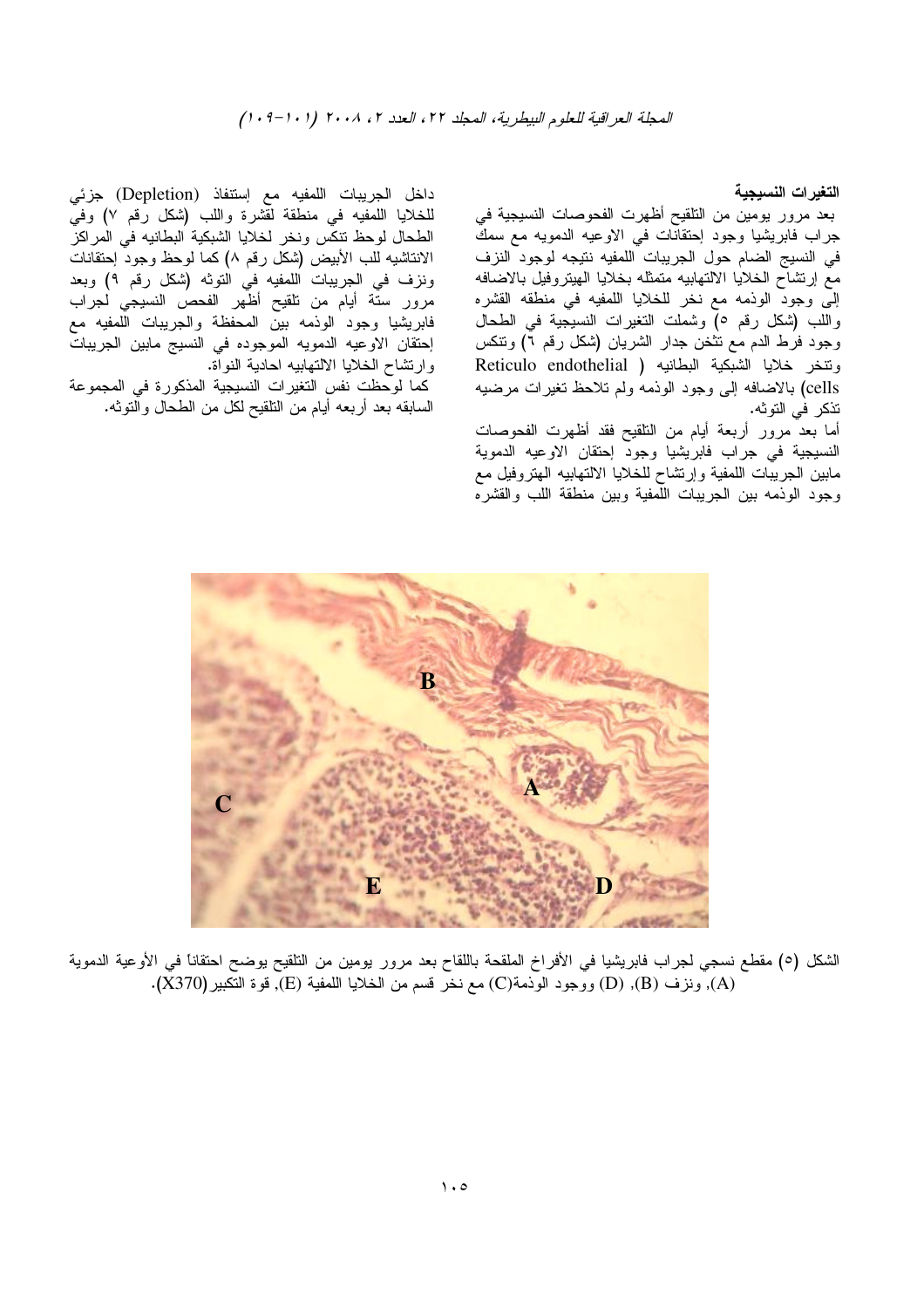المحلة العراقية للعلوم البيطرية، المحلد ٢٢، العدد ٢، ٢٠٠٨ (٠١-٠٩)



الشكل (٦) مقطع نسجي لطحال في الأفراخ الملقحة وبعد مرور يومين من التلقيح يوضح وجود فرط الدم (A) مع نتثخن في جدار لشريان (B), فوة النكبير(X٤٦).



الشكل (٧) مقطع نسجي لطحال من مجموعة الأفراخ الملقحة, بعد يومين من النلقيح يوضح نتكساً و نخرَ لعدد من الخلايا الشبكية<br>البطانية (A), فوة النكبير(٢٨٠) X. (٢٨٠)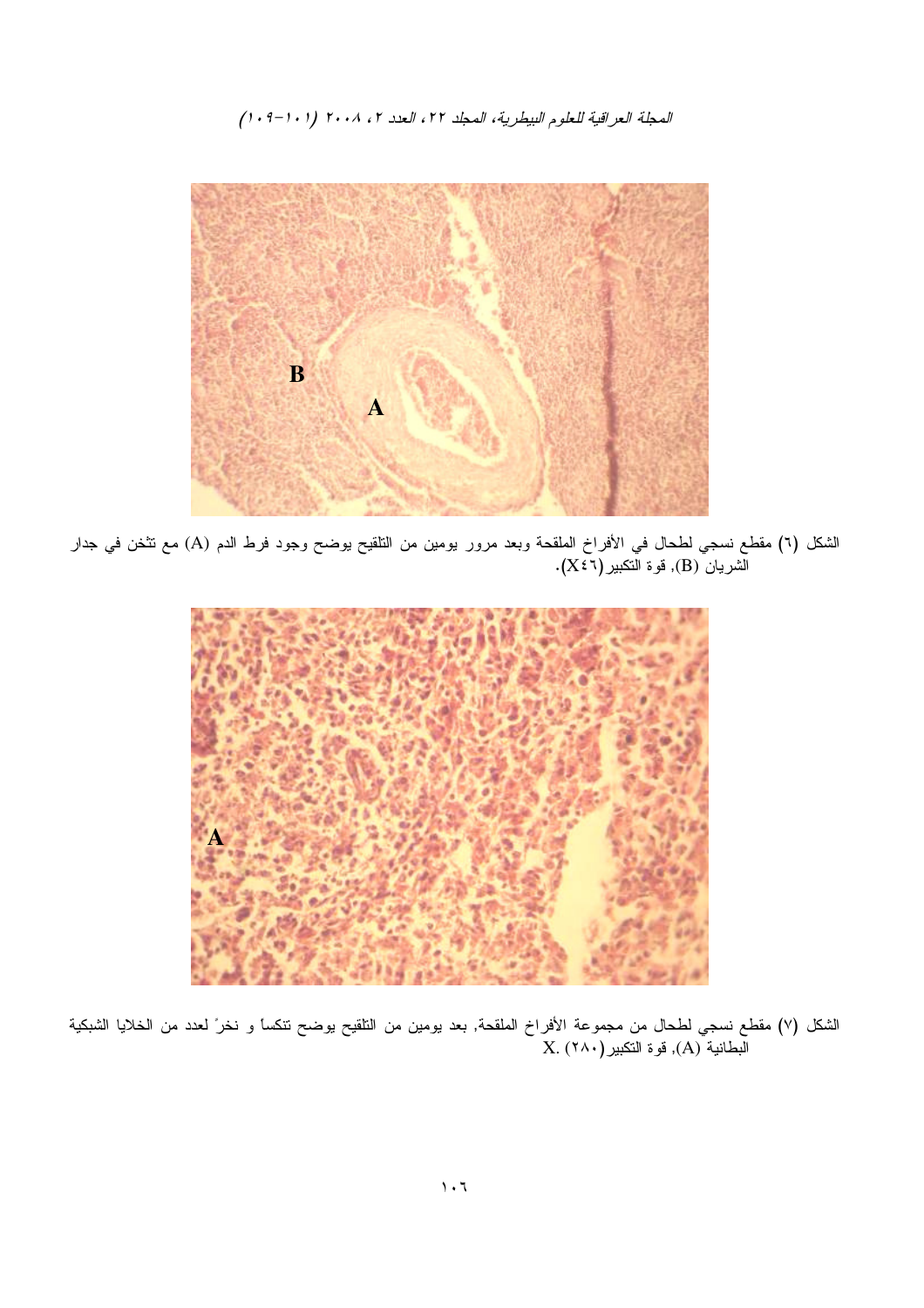المحلة العراقية للعلوم البيطرية، المحلد ٢٢، العدد ٢، ٢٠٠٨ (٠١-١٠٩)



الشكل (٨) مقطع نسجي لطحال في الأفراخ الملقحة بعد مرور أربعة أيام من النلقيح يوضح ننكس ونخر خلايا الشبكية البطانية في<br>المراكز الانتاشية للب الأبيض (A), قوة لنكبير(X٢٥٠).



الشكل (٩) مقطع نسجي للنوثة في الأفراخ الملقحة بعد مرور أربعة أيام من النلقيح يوضح وجود فرط الدم (A), واحتقانات (B) ونزفٌ واحتقاناتٌ في الجرِّيبات اللمفية (C), (D), قوة النكبير(X٦٨).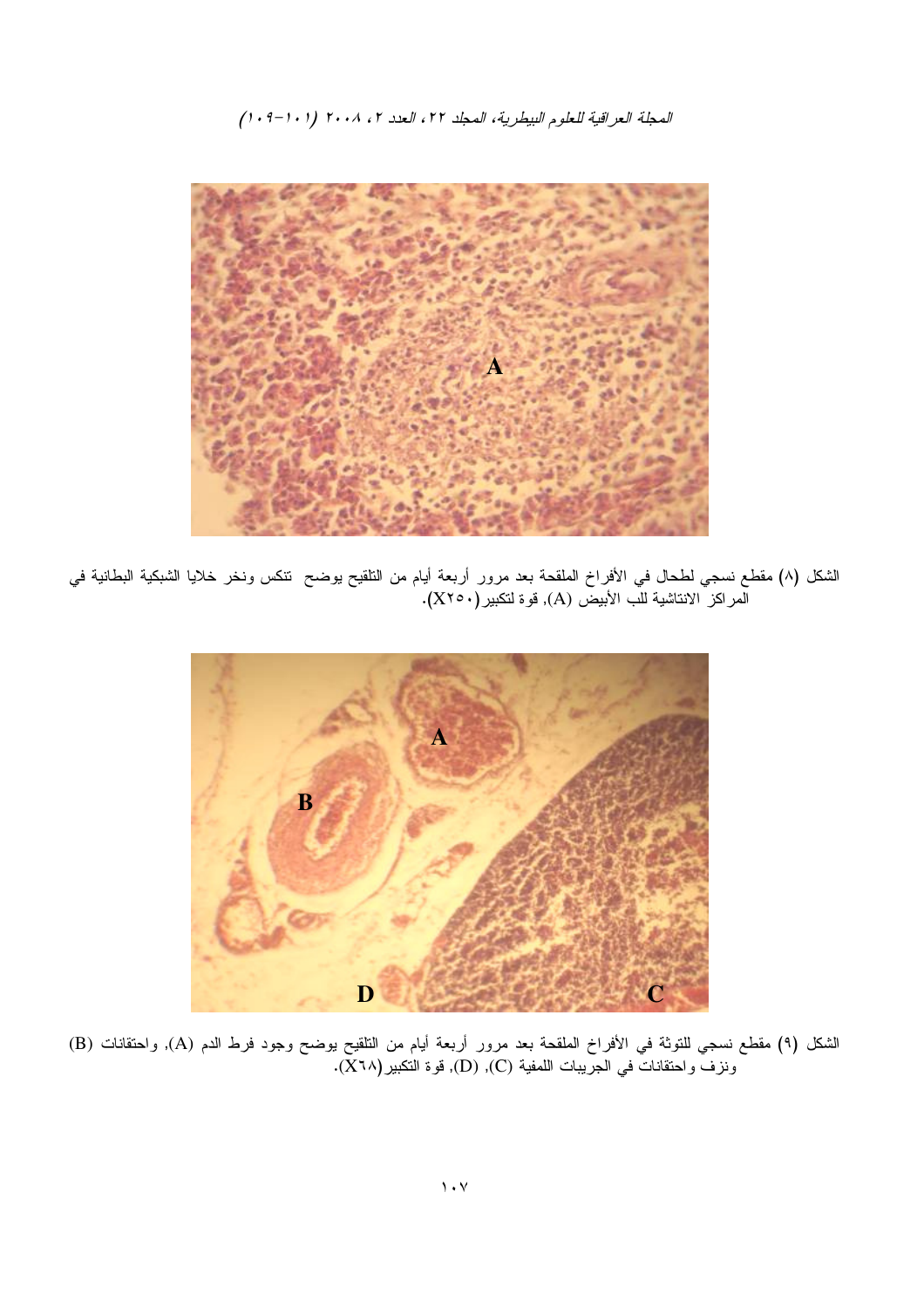### المناقشة

يعد التلقيح الوسيلة الأمثل للسيطرة على المرض, وهنالك عوامل عدة تحدد من فعالية اللقاح المستخدم للسيطرة على المرض ومنها اختيار البرنامج النلقيحي الأمثل للسيطرة على المرض بتحديد العمر والجرعة اللقاحية المستخدمة كذلك نداخل المناعة الأمية والتي نعطي حماية للأفراخ خلال الأسابيع الثلاثة الأولىي ونوع اللقاح المستخدم سواء أكان حيأ (حاراً أو منوسطاً أو ضعيفًا) أو مقتولا وأخيرا عترة الفايروس المسبب للمرض ودرجة ضراوته (١٠، ١١).

استخدم في هذه الدراسة اللقاح التجاري الحي المضعف العنتج من قبل شركة Ceva والمسمى Ceva IBDL والمصنف على أنه متوسط موجب Intermediate plus لتحصين أفراخ فروج اللحم ضد المرض وبعمر ثمانية أيام وهو المنبع حاليا ضمن برامج النلقيح للسيطرة على المرض على الرغم من عدم وجود برنامج تلقيحي موحد ويعود السبب في ذلك الى استخدام أنواع مختلفة من اللقاحات وكذلك وجود مستويات متباينة من الأجسام المضادة الأمية (١٣،١٢).

لقد أظهرت الدراسة الأثار السلبية الناجمة عن استخدام هذا اللقاح وبعمر ثمانية أيام تحديدا على جراب فابريشيا لأن الفايروس بصيب الجراب بالدرجة الأولى باعتباره العضو اللمفي الأولىي لنضج وتمايز الخلايا اللمفية من نوع B والذي يكون مسؤولاً عن المناعة الخلطية إذ أن الفايروس يسبب الضمور والالتهاب في الجراب وكذلك يسبب النخر والالتهاب في النوثه والطحال(١٥،١٥).

أظهرت نتائج هذه الدراسة عدم ظهور علامات سربرية لمرض التهاب جراب فابريشيا المعدي في الأفراخ الملقحة على الرغم من وجود أفات عيانية ونسجية في الأعضاء اللمفاوية وقد يعود السبب إلى وجود المناعة الأمية والنتي نعطي مقاومة للطير في هذا العمر(١٢) وهذه النتيجة جاءت متفقة مع ما أشار إليه الباحث)١٦) من ظهور الأفات النسجية في جراب فابريشيا بالرغم من عدم ظهور العلامات السريرية للمرض عند استخدامه العتر الكلاسيكية للقاح.كما أظهر الفحص العياني إنتفاخ جراب فابريشيا (Oedematous) مع إحتواءه على نضحة مصلية إضافه إلى وجود مناطق محتقنة وأخرى نزفية في الأفراخ الملقحة بعد مرور بومين, وهذا ما أكده الفحص النسجى حيث لوحظ وجود الوذمة مع احتقانات الأوعية الدموية وارتشاح لخلايا الهتروفيل والخلايا اللمفية كما لوحظ وجود احتقانات ونخر في الطحال مما يدل على أن هذه العترة قد أحدثت نغيرات من خلال وجودها داخل الجريبات اللمفية والتي نَحفز الخلايا اللَّمفية T في الجراب المصاب على نتشيط و إنتاج السايتوكينات من الخلايا البلعمية (Macrophage) والخلايا البدينة (Mast cells) والخلايا المتشجرة

(Dendritic cells)(١٧) ومن هذه السابنوكينات الانترلوكين والسـ Tumor necrosis factor) TNF) والنبي نؤدي إلىي حدوث تغيرات في جدار الوعاء الدموي تتضمن نوسعها وزيادة نضوحيتها والذي بدوره يؤدي إلى خروج السوائل من الوعاء الدموي إلى النسيج المحيطي وحدوث الانتفاخ و الونمة(١٩،١٨).

إن هذه النغيرات جاءت متفقة مع ما ذكره الباحثون (٢٠) عند استخدامهم لقاح الــ Intermediate وبعمر ١٤ يوماً ولكنها لا نتفق معهم بعد استخدامهم اللقاح بعمر بوم واحد.وازدادت شدة الأفات النسجية بعد مرور أربعة أيام من الْتَلْقَيْحِ وَبِالْذَاتَ فَمِي جَرَابَ فَابْرِيْشِيَا فَبَالْإِضَافَةِ إِلَى مَا ذَكَرٍ سَابَقَا لوحظ إستنفاذاً الخلايا اللمفية في منطقة اللب في الجريبات اللمفية بالإضافة إلى وجود التجاويف في الجريبات وهذا قد يفسر بسبب النكاش الفيروسي للعنرة اللقاحية الحية في الجراب والتي قد تسبب تحطما جزئيا في الخلايا اللمفاوية للجراب مؤدية إلى ضموره وهذا ما أشار إليه الباحثون (٨) وهذه النتائج جاءت منفقة مع ما ذكره الباحثون (٢٠) والذين أشاروا إلى أن الفايروس قد يسبب حالة الموت الخلوي المبرمج Apoptosis نتيجة ارتشاح الخلايا الالتهابية وخصوصا خلايا المهتروفيل كما وان زيادة IL-1 وIL-6 والممنتج من قبل البلاعم الكبيرة يشجع حدوث تحطم في الانسجة معيقة شفاءها  $(17,17)$ .

كما لوحظ وجود النخر في الطحال بعد مرور ٤ و٦ أيام من التلقيح وقد يعزى ذلك الى عدم نضوج أعضاء الجهاز المناعي في الدجاج في الأعمار المبكرة أو الى أن تمرير العترة اللقاحية لفايروس النهاب جراب فابريشيا المعدي لم يفقدها القابلية على إحداث النلف النسيجي في الطحال و والنوثة والجراب وبالنالى فإن وجود الفايروس كعنرة لقاحية حية داخل الطحال أدى إلى حدوث نتكس ونخر للخلايا اللمفية والخلايا الشبكية البطانية (٢٢،٢٢،٢٢٠،٢٠).

إن هذه النغيرات جاءت متفقة مع ما ذكره الباحث حسن, (٢٤) عند نقييمه لعدة لقاحات نجارية لمرض الكمبورو فقد أظهر اللقاح عترة Lukert تغيرات نسجية شديدة في كل من الجراب والطحال مع هبوط معنوي في معدل معيار نتثبيط التلازن الدموي بينما الأفراخ الملقحة باللقاح عترة D78 و LZD.228 كانت تأثيراتهما قليلة أو شبه معدومة ولم يلاحظ وجود فرق معنوي في معيار نثبيط النلازن الدموي مقارنة مع مجموعة السيطرة.

لقد أشار الباحث (٢٥) إلى أن اللقاحات النجارية لفيروس التهاب جراب فابريشيا المعدي يمكن وضعها في أربع مجموعات الأولىي لقاحات حية ولكنها لا تحدث افات نسجية مهمة في الجراب والثانية حية ولكنها تحدث بعض الأفات النسجية في الجراب ولكن ليس بالندمير الكامل والثالثة ذات